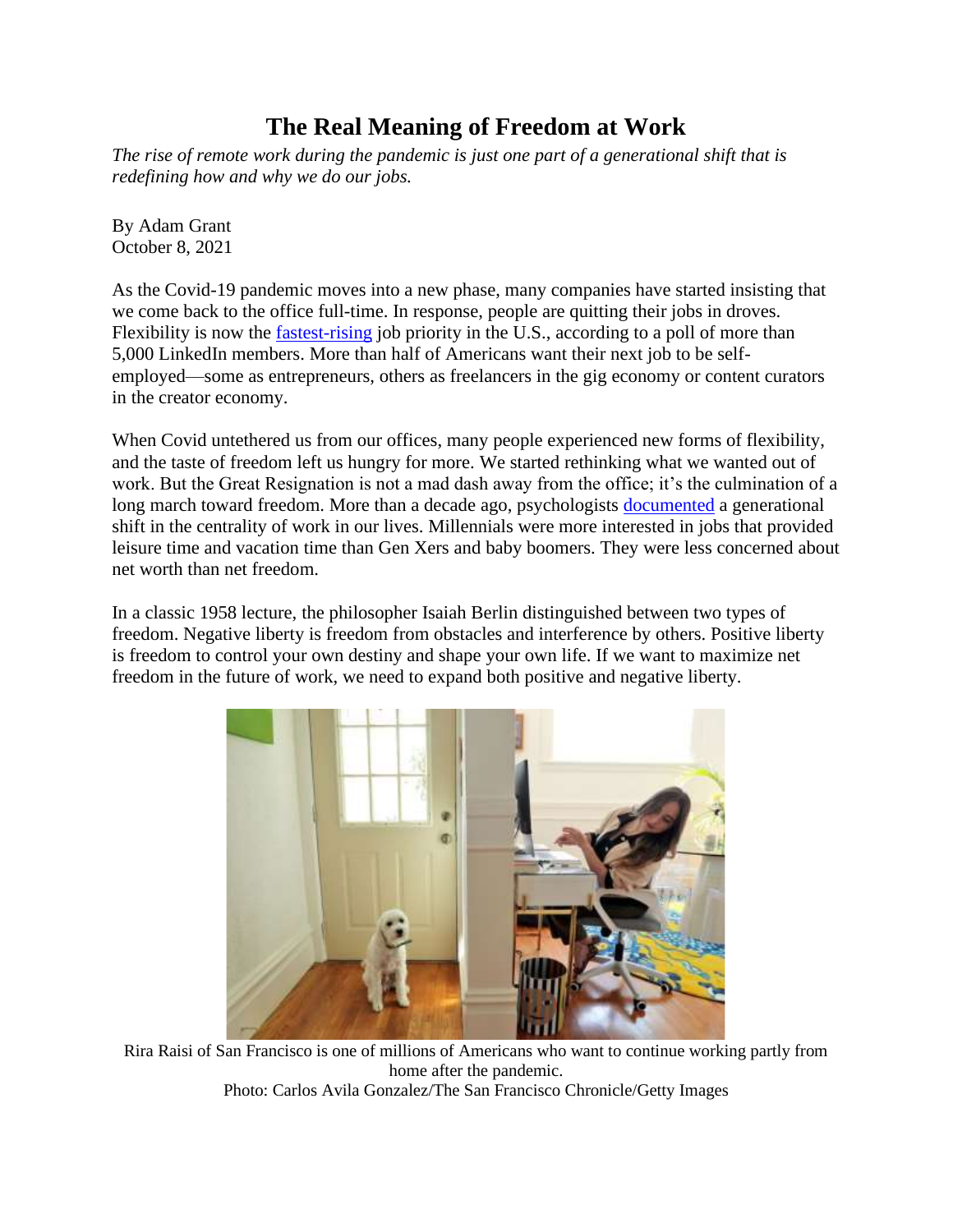The debate about whether work should be in-person, remote-first or hybrid is too narrow. Yes, people want the freedom to decide where they work. But they also want the freedom to decide who they work with, what they work on and when they work. Real flexibility is having autonomy to choose your people, your purpose and your priorities.

Remote work has granted us some negative liberties. It can release employees from the manacles of micromanagers, the trap of traffic jams and the cacophony of open offices. But it has also created new constraints on time. Even before Covid, many people reported spending the majority of their work time in meetings and on emails. Once everyone was reachable around the clock, collaboration overload only got worse.

In a study led by economist Michael Gibbs, when more than 10,000 employees of a large Asian IT company started working from home during the pandemic, productivity fell even as working hours increased. The researchers didn't measure the physical and emotional toll of Covid, but the data showed that people got less done because they had less time to focus. They were stuck in more group meetings and got interrupted more often.

Good segmentation policies allow people to commit to predictable time off that shields them from work intrusions into their lives.

To free people from these constraints, we need better boundaries. There's [evidence](https://psycnet.apa.org/fulltext/2020-64602-001.html) that working from home has been more stressful for "segmentors" who prefer to separate the different spheres of life than for "integrators" who are happy to blur the lines. Good segmentation policies allow people to commit to predictable time off that shields them from work intrusions into their lives. For example, the healthcare company Vynamic has a policy called "zzzMail" that discourages sending emails on nights and weekends.

We need boundaries to protect individual focus time too. On remote teams, it's not the frequency of interaction that fuels productivity and creativity—it's the intensity of interaction. In a [study](https://journals.aom.org/doi/abs/10.5465/amd.2015.0097) of virtual software teams by collaboration experts Christoph Riedl and Anita Woolley, the most effective and innovative teams didn't communicate every hour. They'd spend several hours or days concentrating on their own work and then start communicating in bursts. With messages and bits of code flying back and forth, their collaborations were literally bursting with energy and ideas.

One effective strategy seems to be blocking quiet time in the mornings as a window for deep work, and then coming together after lunch. When virtual meetings are held in the afternoon, people are [less likely](https://arxiv.org/abs/2101.11865) to multitask—probably in part because they've been able to make progress on their own tasks. For the many workplaces rolling out hybrid schedules of one or two remote days each week, it might also help to have teams coordinate on-site days so they can do individual work at home and collaborate when they're in the same room.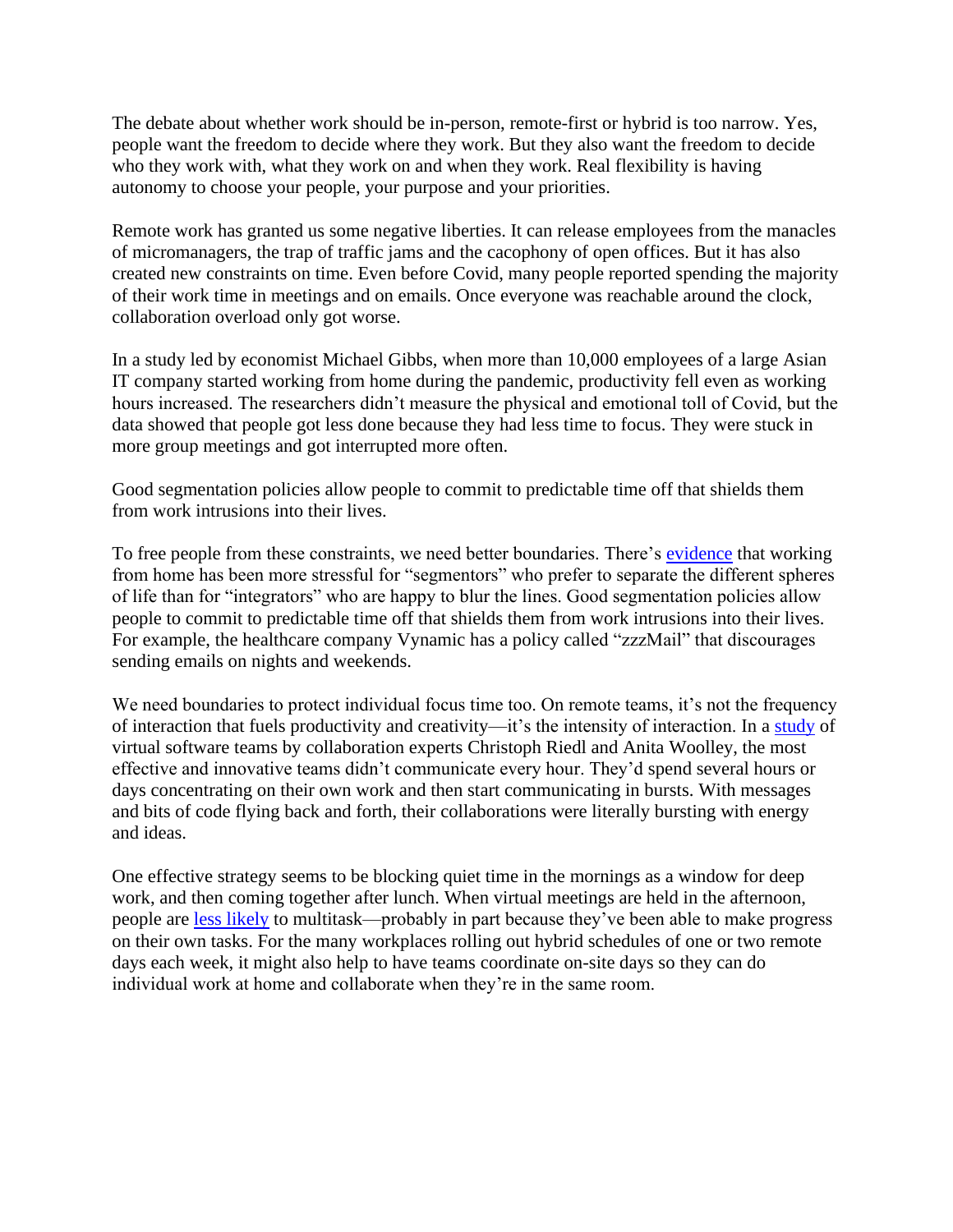

Virtual get-togethers can help overcome the tendency of remote workers to have smaller, more siloed personal networks. Photo: Getty Images

Over the past year and a half, we've discovered a new constraint of remote work: Zoom fatigue is real. Yes, turning off your self-view can make you less self-conscious, but it doesn't remove the cognitive load of worrying about how other people will perceive you and trying to read their facial expressions. Turning the camera off altogether can help. In a summer 2020 [experiment](https://psycnet.apa.org/record/2021-77825-003) led by organizational psychologists Kristen Shockley and Allison Gabriel, when employees at a healthcare company had the freedom to turn their video off during virtual meetings, it reduced fatigue—especially for women and new hires, who generally face more pressure to monitor their image.

New research reveals that having voice-only conversations isn't just less exhausting; there are times when it can be more effective. When two people working on a problem together only hear each other's voices, they're more [likely](https://journals.plos.org/plosone/article?id=10.1371/journal.pone.0247655) to pause to listen to each other, which translates into more equal speaking time and smarter decisions. And if you're trying to read someone's emotions, you're [more accurate](https://psycnet.apa.org/record/2017-43854-002) if you close your eyes or turn off the lights and just listen to their voice.

This doesn't mean cameras should never be on. Seeing human faces can be helpful if you're giving a presentation, building trust or trying to coordinate in a big group. But videos can also be a constraint—you don't need them in every meeting. The most underused technology of 2021 might be the phone call.

In a world of rising inequality, remote work has released some restraints. Many working mothers have struggled during the pandemic, in large part because of the responsibility of child care when schools were closed. But [research](https://pubsonline.informs.org/doi/abs/10.1287/mnsc.2018.3237?casa_token=vP9UfrFaWsIAAAAA:wjppGxYB0lv2H94uLtlXx92sQ7zYhOqrOOec1Ceco-y2FhphR1gBaHlZsyPPNO75GxCqzqICdg) suggests that in normal circumstances, the option to work remotely is especially helpful for working mothers, giving them the flexibility to excel in their jobs. And working from home, Black employees have reported less stress. One [survey](https://www.techrepublic.com/article/slack-survey-finds-97-of-black-knowledge-workers-want-the-future-of-the-office-to-be-remote-or-hybrid/) found that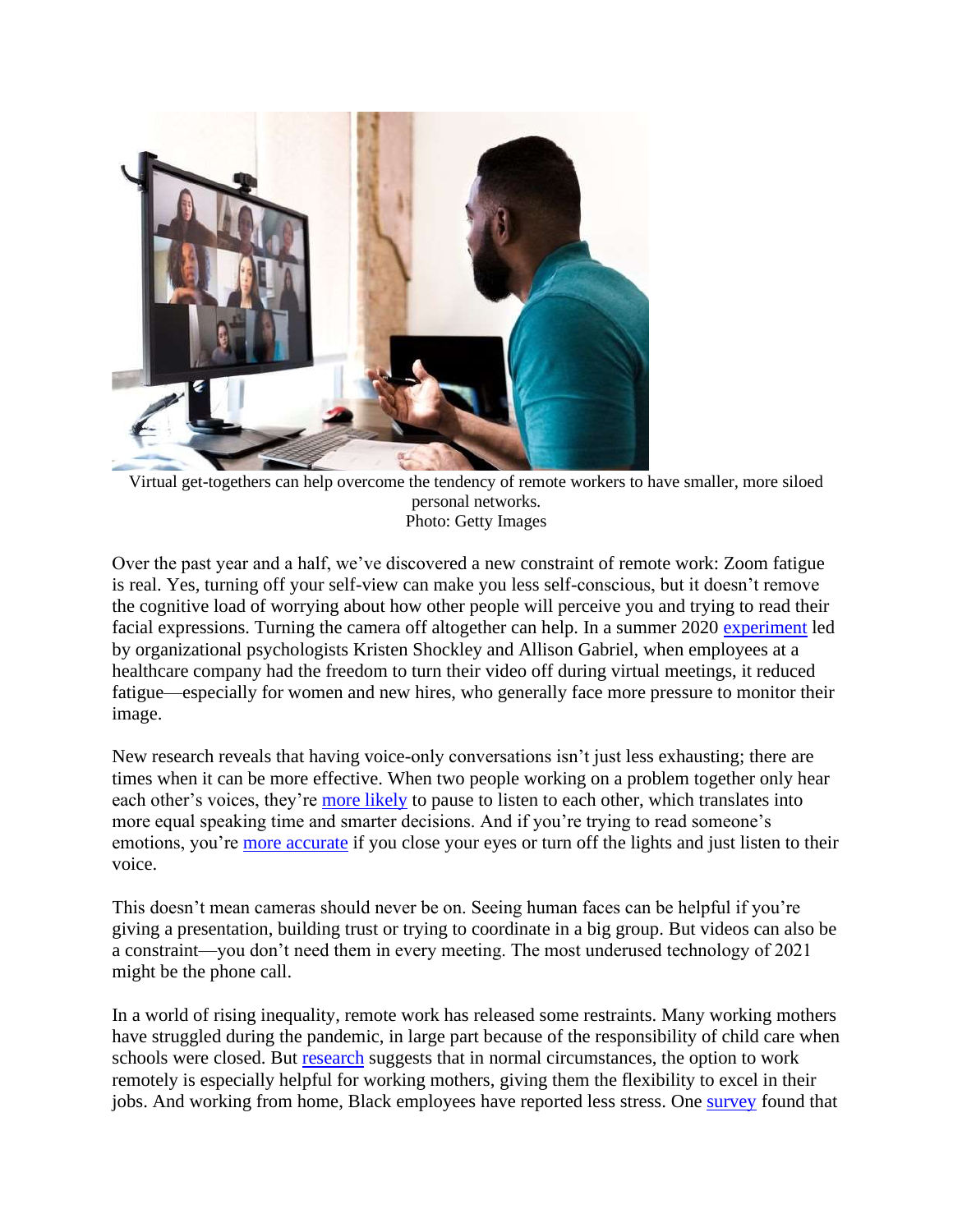97% of Black knowledge workers currently working from home want to remain partially or fully remote for the foreseeable future.

But going remote runs the risk of limiting positive liberties. In a landmark 2014 [experiment](https://academic.oup.com/qje/article-abstract/130/1/165/2337855) at a call center in China, a team led by economist Nicholas Bloom randomly assigned hundreds of employees to work from home. Although remote workers were 13% more productive, they were only half as likely to be promoted—likely because they didn't have enough face time with senior managers.

It's well documented that many managers mistake visibility for value and reward presence instead of performance. The very employees who gain freedom from constraints thanks to remote work may end up missing out on the freedom to develop their skills and advance their careers.

One source of positive liberty is the freedom to choose who we interact with and learn from. After more than 60,000 employees at [Microsoft](https://www.wsj.com/market-data/quotes/MSFT) transitioned to remote work during the pandemic, researchers found that their personal networks became more siloed and static. There were fewer new connections between people, fewer bridges between teams and fewer real-time conversations within groups. That made it tougher to acquire and share knowledge.



An 'outdoor office' in Washington, D.C.'s Farragut Square, May 4. Photo: Tom Williams/CQ-Roll Call, Inc/Getty Images

To give people the freedom to learn, we need to work harder to open doors. In the summer of 2020, researchers teamed up with a large company that hired more than a thousand interns to work remotely in 16 cities. They [found that](https://papers.ssrn.com/sol3/papers.cfm?abstract_id=3855788) scheduling "virtual water coolers"— informal meetings with senior managers—elevated interns' satisfaction as well as their performance ratings and their odds of getting a return offer. Just three or four virtual meetings with senior managers was enough to open the door to learning, mentoring and trust. What if more leaders hosted virtual office hours?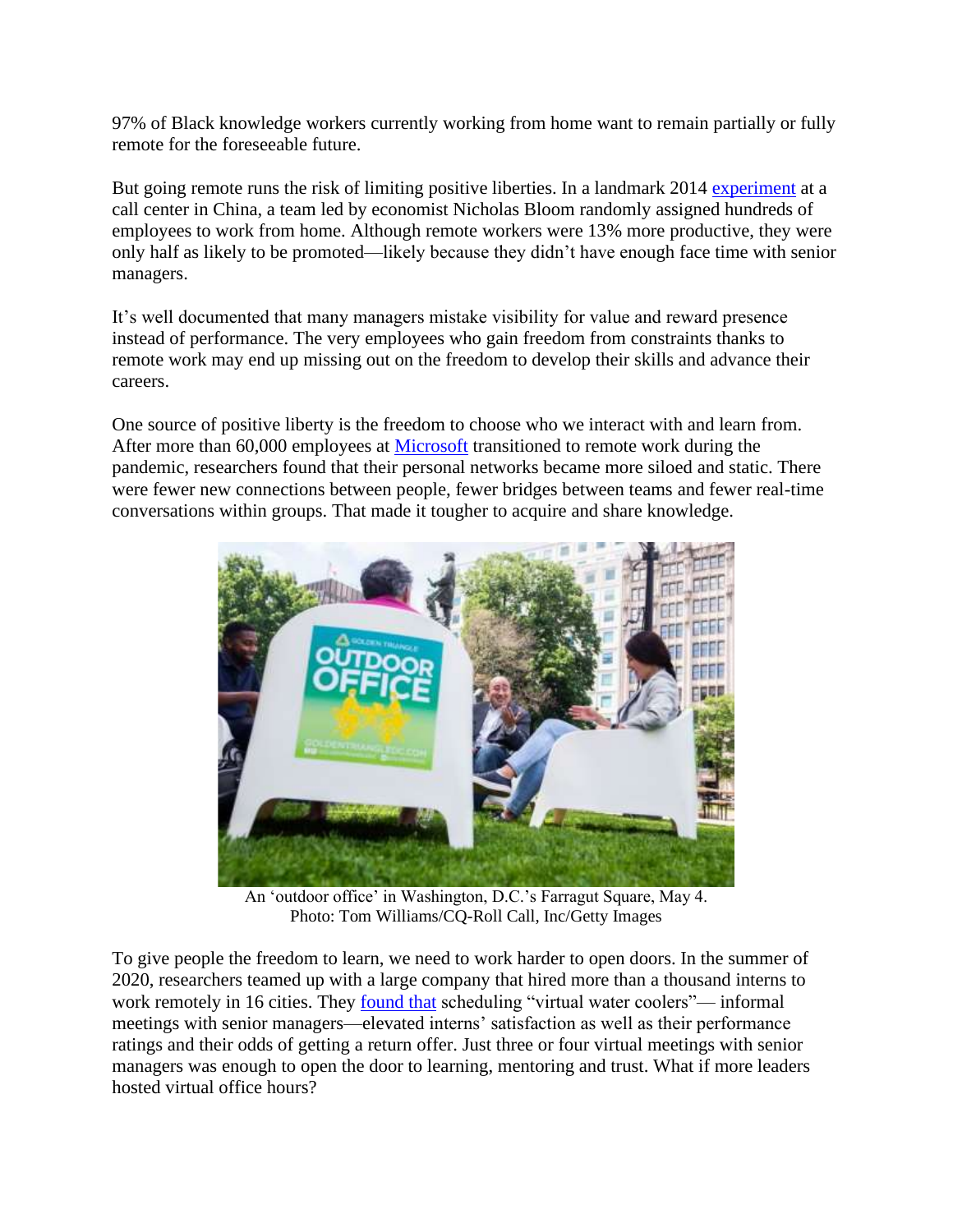Another source of positive liberty is the freedom to decide what work we do. A few years ago, I visited a California tomato paste company called Morning Star to understand how they've managed to sustain success for several decades without bosses. When you first arrive at Morning Star, you're assigned the job of your predecessor. After a year, you're invited to rewrite your job description, with two conditions. You have to explain how your revamped job will advance the company's mission, and you have to get the people who work with you most closely to agree to it.

When employees have the flexibility to customize their work, they're more effective, more satisfied and more likely to stay.

Organizational psychologists Amy Wrzesniewski and Jane Dutton call this "job crafting," and it enables people to become active architects of their own tasks and interactions. Extensive research suggests that when employees have the flexibility to customize their work, they're more effective, more satisfied and more likely to stay.

The biggest source of positive liberty may be the freedom to decide when and how much we work. If we've learned anything from the pandemic about going remote, it's that people aren't shirking from home—they're working overtime. But the 40-hour workweek was not ordained from above; it's a human invention that grew out of the Industrial Revolution. Anthropologists find that for more than 95% of human history, people enjoyed more leisure time than we do now. Generations of hunter-gatherers subsisted on 15-hour workweeks. When we started treating humans like machines, we began confusing time spent with value created.

At the Brazilian manufacturing company Semco, leaders noticed that when retirement finally gives people the freedom to pursue their passions for travel, sports, arts and volunteering, their health often stands in the way. So the company started a Retire-A-Little program, inviting workers to trade 10% of their salaries for Wednesdays off. They expected it to be popular with employees in their 50s, but it was actually employees in their 20s who jumped at the opportunity to trade money for time.



Research suggests employees are more effective when they can customize when and where they work. Photo: Adam T. Deen